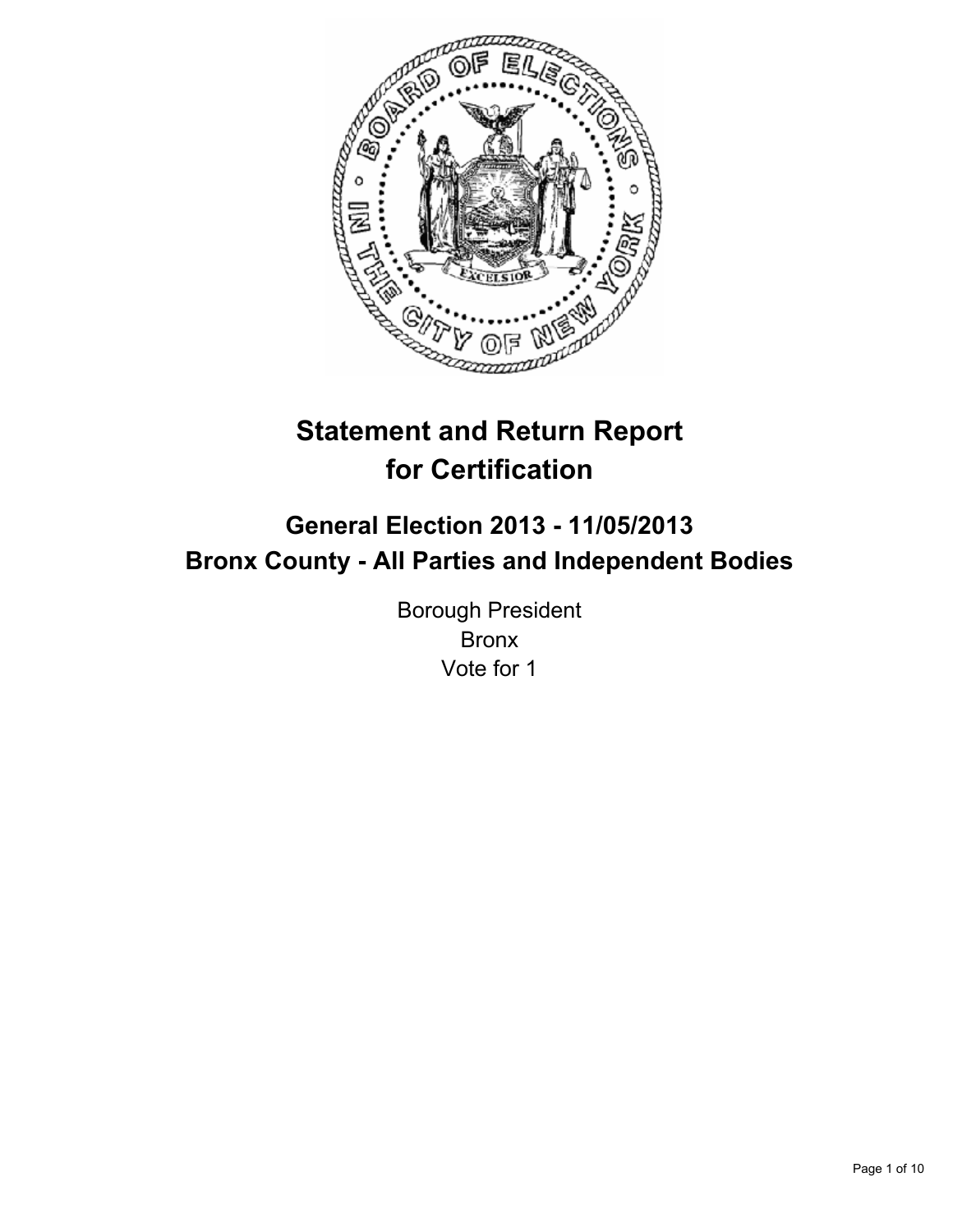

| <b>PUBLIC COUNTER</b>                                    | 10,140         |
|----------------------------------------------------------|----------------|
| <b>EMERGENCY</b>                                         | 132            |
| ABSENTEE/MILITARY                                        | 220            |
| <b>FEDERAL</b>                                           | 0              |
| SPECIAL PRESIDENTIAL                                     | $\Omega$       |
| <b>AFFIDAVIT</b>                                         | 181            |
| <b>Total Ballots</b>                                     | 10,673         |
| Less - Inapplicable Federal/Special Presidential Ballots | 0              |
| <b>Total Applicable Ballots</b>                          | 10,673         |
| RUBEN DIAZ JR. (DEMOCRATIC)                              | 9,345          |
| ELIZABETH V. PERRI (REPUBLICAN)                          | 212            |
| ELIZABETH V. PERRI (CONSERVATIVE)                        | 32             |
| RUBEN DIAZ JR. (WORKING FAMILIES)                        | 183            |
| MARK ESCOFFERY-BEY (INDEPENDENCE)                        | 149            |
| CARL LUNDGREN (GREEN)                                    | 47             |
| MARK ESCOFFERY-BEY (WAR VETERANS)                        | 35             |
| D.L. WALTERS JR. (WRITE-IN)                              | 1              |
| DEALAL AHMED (WRITE-IN)                                  | 1              |
| RODGER CALERO (WRITE-IN)                                 | 1              |
| ROGER CALERO (WRITE-IN)                                  | 3              |
| UNATTRIBUTABLE WRITE-IN (WRITE-IN)                       | $\overline{2}$ |
| WALTER NEWSOME (WRITE-IN)                                | 1              |
| <b>Total Votes</b>                                       | 10,012         |
| Unrecorded                                               | 661            |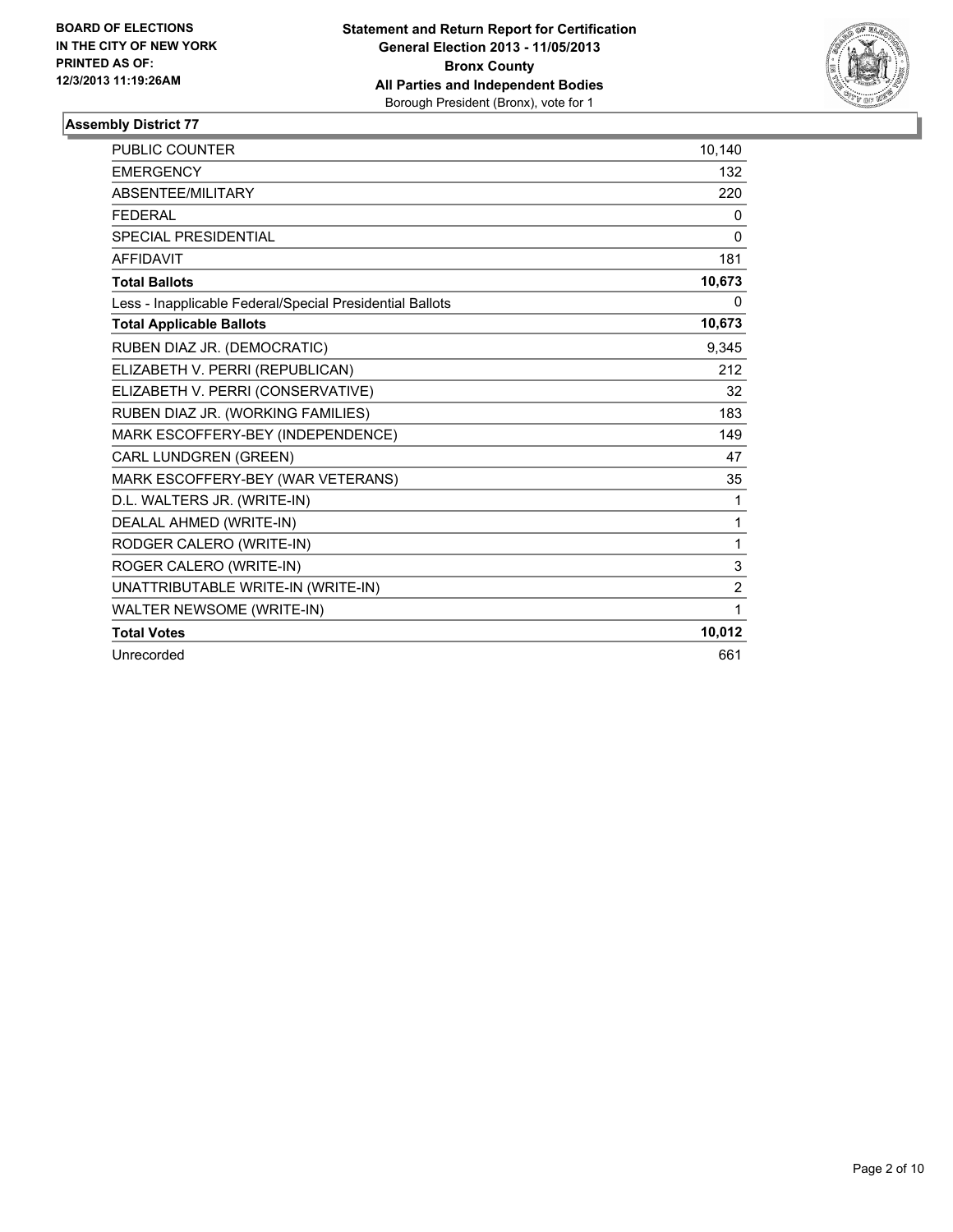

| PUBLIC COUNTER                                           | 8,184    |
|----------------------------------------------------------|----------|
| <b>EMERGENCY</b>                                         | 0        |
| <b>ABSENTEE/MILITARY</b>                                 | 177      |
| <b>FEDERAL</b>                                           | 0        |
| SPECIAL PRESIDENTIAL                                     | $\Omega$ |
| <b>AFFIDAVIT</b>                                         | 186      |
| <b>Total Ballots</b>                                     | 8,547    |
| Less - Inapplicable Federal/Special Presidential Ballots | 0        |
| <b>Total Applicable Ballots</b>                          | 8,547    |
| RUBEN DIAZ JR. (DEMOCRATIC)                              | 7,120    |
| ELIZABETH V. PERRI (REPUBLICAN)                          | 379      |
| ELIZABETH V. PERRI (CONSERVATIVE)                        | 89       |
| RUBEN DIAZ JR. (WORKING FAMILIES)                        | 199      |
| MARK ESCOFFERY-BEY (INDEPENDENCE)                        | 92       |
| CARL LUNDGREN (GREEN)                                    | 77       |
| MARK ESCOFFERY-BEY (WAR VETERANS)                        | 35       |
| <b>ASSATA SHAKUR (WRITE-IN)</b>                          | 1        |
| FERNANDO ACOSTA (WRITE-IN)                               | 1        |
| MARIA GUZMAN (WRITE-IN)                                  | 1        |
| UNATTRIBUTABLE WRITE-IN (WRITE-IN)                       | 4        |
| <b>Total Votes</b>                                       | 7,998    |
| Unrecorded                                               | 549      |

| <b>PUBLIC COUNTER</b>                                    | 11,851 |
|----------------------------------------------------------|--------|
| <b>EMERGENCY</b>                                         | 0      |
| ABSENTEE/MILITARY                                        | 228    |
| <b>FFDFRAL</b>                                           | 0      |
| <b>SPECIAL PRESIDENTIAL</b>                              | 0      |
| <b>AFFIDAVIT</b>                                         | 193    |
| <b>Total Ballots</b>                                     | 12,272 |
| Less - Inapplicable Federal/Special Presidential Ballots | 0      |
| <b>Total Applicable Ballots</b>                          | 12,272 |
| RUBEN DIAZ JR. (DEMOCRATIC)                              | 10,700 |
| ELIZABETH V. PERRI (REPUBLICAN)                          | 223    |
| ELIZABETH V. PERRI (CONSERVATIVE)                        | 44     |
| RUBEN DIAZ JR. (WORKING FAMILIES)                        | 195    |
| MARK ESCOFFERY-BEY (INDEPENDENCE)                        | 144    |
| <b>CARL LUNDGREN (GREEN)</b>                             | 53     |
| MARK ESCOFFERY-BEY (WAR VETERANS)                        | 30     |
| MALCOLM X (WRITE-IN)                                     | 1      |
| UNATTRIBUTABLE WRITE-IN (WRITE-IN)                       | 2      |
| <b>Total Votes</b>                                       | 11,392 |
| Unrecorded                                               | 880    |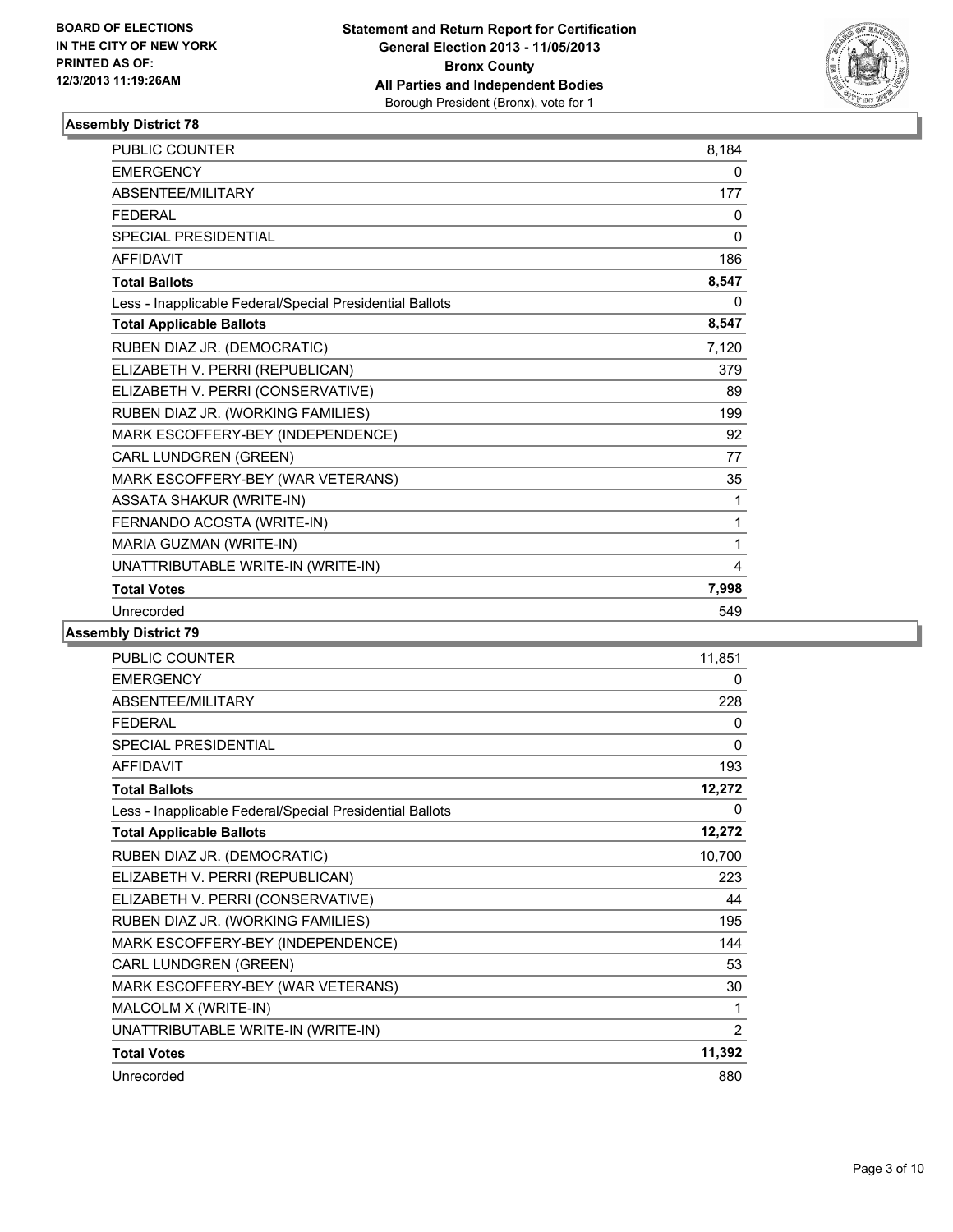

| <b>PUBLIC COUNTER</b>                                    | 11,935 |
|----------------------------------------------------------|--------|
| <b>EMERGENCY</b>                                         | 1      |
| ABSENTEE/MILITARY                                        | 506    |
| <b>FFDFRAI</b>                                           | 0      |
| <b>SPECIAL PRESIDENTIAL</b>                              | 0      |
| <b>AFFIDAVIT</b>                                         | 173    |
| <b>Total Ballots</b>                                     | 12,615 |
| Less - Inapplicable Federal/Special Presidential Ballots | 0      |
| <b>Total Applicable Ballots</b>                          | 12,615 |
| RUBEN DIAZ JR. (DEMOCRATIC)                              | 9,457  |
| ELIZABETH V. PERRI (REPUBLICAN)                          | 1,244  |
| ELIZABETH V. PERRI (CONSERVATIVE)                        | 271    |
| RUBEN DIAZ JR. (WORKING FAMILIES)                        | 307    |
| MARK ESCOFFERY-BEY (INDEPENDENCE)                        | 138    |
| CARL LUNDGREN (GREEN)                                    | 169    |
| MARK ESCOFFERY-BEY (WAR VETERANS)                        | 56     |
| DIANE LIGHTBOURNE (WRITE-IN)                             | 1      |
| JUDY FERONY (WRITE-IN)                                   | 1      |
| JU-TUS BRYANT (WRITE-IN)                                 | 1      |
| <b>RUBEN BERRIES (WRITE-IN)</b>                          | 1      |
| UNATTRIBUTABLE WRITE-IN (WRITE-IN)                       | 4      |
| <b>Total Votes</b>                                       | 11,650 |
| Unrecorded                                               | 965    |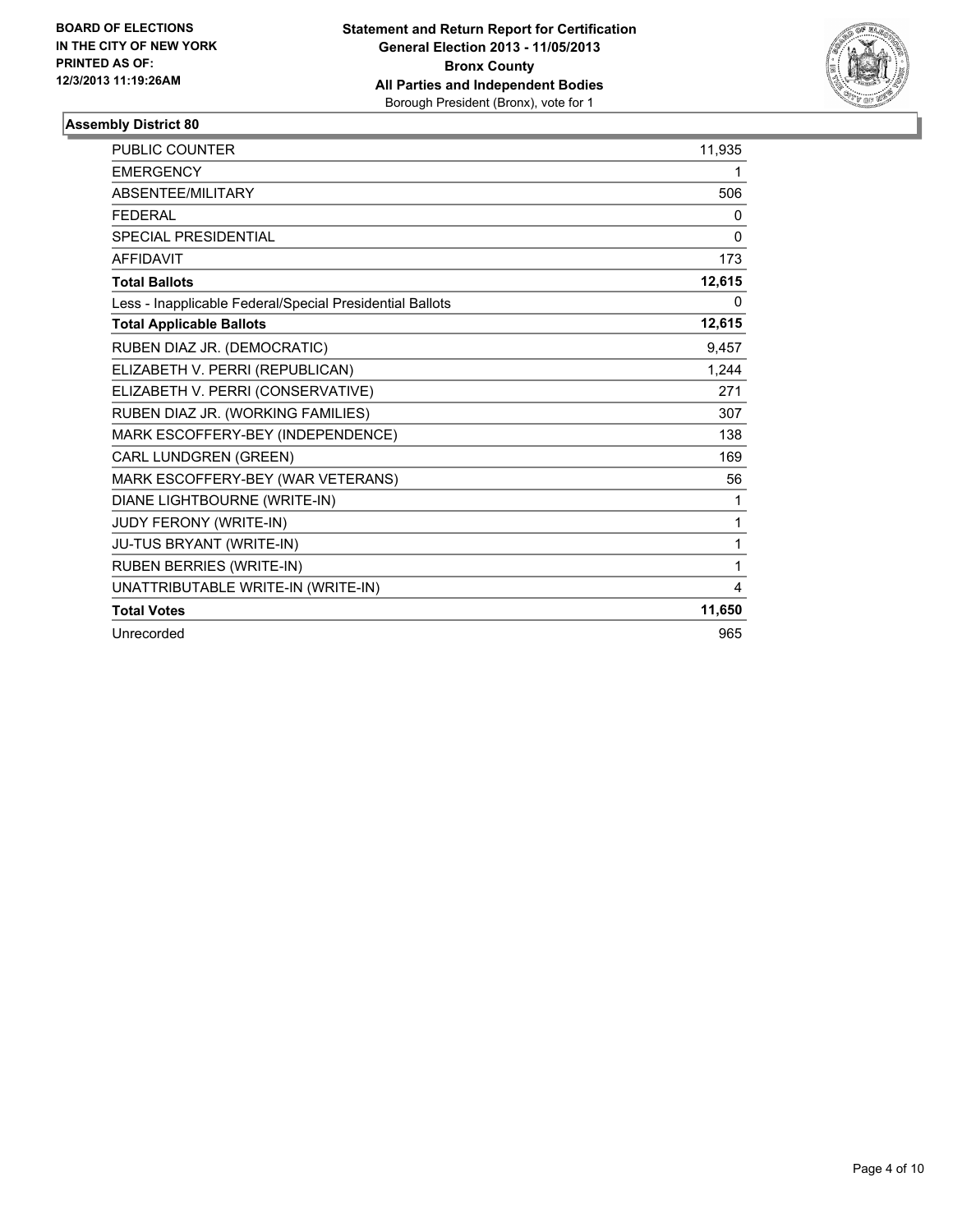

| <b>PUBLIC COUNTER</b>                                    | 18,229       |
|----------------------------------------------------------|--------------|
| <b>EMERGENCY</b>                                         | 33           |
| ABSENTEE/MILITARY                                        | 704          |
| <b>FEDERAL</b>                                           | 0            |
| <b>SPECIAL PRESIDENTIAL</b>                              | $\mathbf{0}$ |
| <b>AFFIDAVIT</b>                                         | 206          |
| <b>Total Ballots</b>                                     | 19,172       |
| Less - Inapplicable Federal/Special Presidential Ballots | 0            |
| <b>Total Applicable Ballots</b>                          | 19,172       |
| RUBEN DIAZ JR. (DEMOCRATIC)                              | 13,188       |
| ELIZABETH V. PERRI (REPUBLICAN)                          | 2,504        |
| ELIZABETH V. PERRI (CONSERVATIVE)                        | 525          |
| RUBEN DIAZ JR. (WORKING FAMILIES)                        | 761          |
| MARK ESCOFFERY-BEY (INDEPENDENCE)                        | 226          |
| CARL LUNDGREN (GREEN)                                    | 479          |
| MARK ESCOFFERY-BEY (WAR VETERANS)                        | 99           |
| <b>BRIAN PHILIP (WRITE-IN)</b>                           | 1            |
| DAVID GAJAVIS (WRITE-IN)                                 | 1            |
| <b>GOLIVER KOPPELL (WRITE-IN)</b>                        | 1            |
| JONATHAN SALLANO (WRITE-IN)                              | 1            |
| JUDITH BAUMEL (WRITE-IN)                                 | 1            |
| JULIE ALGARIN (WRITE-IN)                                 | 1            |
| KEVIN CLARK (WRITE-IN)                                   | 1            |
| MARIA SANTANA (WRITE-IN)                                 | 1            |
| UNATTRIBUTABLE WRITE-IN (WRITE-IN)                       | 6            |
| WILLIAM T CAT (WRITE-IN)                                 | 1            |
| <b>Total Votes</b>                                       | 17,797       |
| Unrecorded                                               | 1,375        |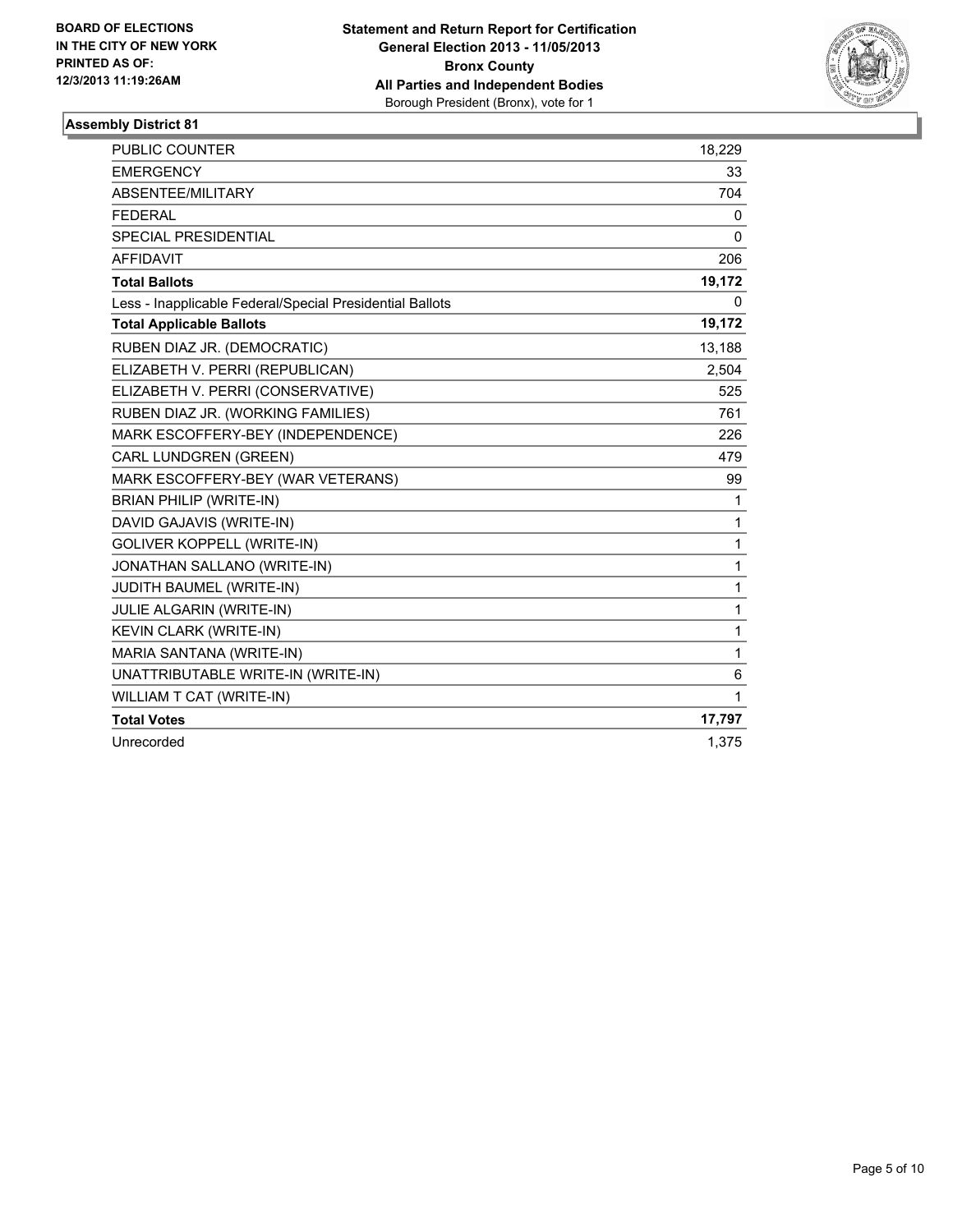

| <b>PUBLIC COUNTER</b>                                    | 19,482       |
|----------------------------------------------------------|--------------|
| <b>EMERGENCY</b>                                         | 78           |
| <b>ABSENTEE/MILITARY</b>                                 | 463          |
| <b>FEDERAL</b>                                           | 0            |
| <b>SPECIAL PRESIDENTIAL</b>                              | $\mathbf{0}$ |
| <b>AFFIDAVIT</b>                                         | 172          |
| <b>Total Ballots</b>                                     | 20,195       |
| Less - Inapplicable Federal/Special Presidential Ballots | 0            |
| <b>Total Applicable Ballots</b>                          | 20,195       |
| RUBEN DIAZ JR. (DEMOCRATIC)                              | 14,390       |
| ELIZABETH V. PERRI (REPUBLICAN)                          | 2,505        |
| ELIZABETH V. PERRI (CONSERVATIVE)                        | 658          |
| RUBEN DIAZ JR. (WORKING FAMILIES)                        | 568          |
| MARK ESCOFFERY-BEY (INDEPENDENCE)                        | 219          |
| CARL LUNDGREN (GREEN)                                    | 244          |
| MARK ESCOFFERY-BEY (WAR VETERANS)                        | 93           |
| KEVIN DALOIA (WRITE-IN)                                  | 1            |
| STEPHAN RUDOLPH (WRITE-IN)                               | 1            |
| UNATTRIBUTABLE WRITE-IN (WRITE-IN)                       | 3            |
| WILLIAM MARENGO (WRITE-IN)                               | 1            |
| <b>Total Votes</b>                                       | 18,683       |
| Unrecorded                                               | 1.512        |

| <b>PUBLIC COUNTER</b>                                    | 15,017 |
|----------------------------------------------------------|--------|
| <b>EMERGENCY</b>                                         | 97     |
| ABSENTEE/MILITARY                                        | 346    |
| <b>FEDERAL</b>                                           | 0      |
| <b>SPECIAL PRESIDENTIAL</b>                              | 0      |
| <b>AFFIDAVIT</b>                                         | 175    |
| <b>Total Ballots</b>                                     | 15,635 |
| Less - Inapplicable Federal/Special Presidential Ballots | 0      |
| <b>Total Applicable Ballots</b>                          | 15,635 |
| RUBEN DIAZ JR. (DEMOCRATIC)                              | 13,641 |
| ELIZABETH V. PERRI (REPUBLICAN)                          | 317    |
| ELIZABETH V. PERRI (CONSERVATIVE)                        | 73     |
| RUBEN DIAZ JR. (WORKING FAMILIES)                        | 243    |
| MARK ESCOFFERY-BEY (INDEPENDENCE)                        | 177    |
| CARL LUNDGREN (GREEN)                                    | 69     |
| MARK ESCOFFERY-BEY (WAR VETERANS)                        | 56     |
| CHARLES BARRON (WRITE-IN)                                | 1      |
| <b>KEN SMALL (WRITE-IN)</b>                              | 1      |
| UNATTRIBUTABLE WRITE-IN (WRITE-IN)                       | 4      |
| <b>Total Votes</b>                                       | 14,582 |
| Unrecorded                                               | 1,053  |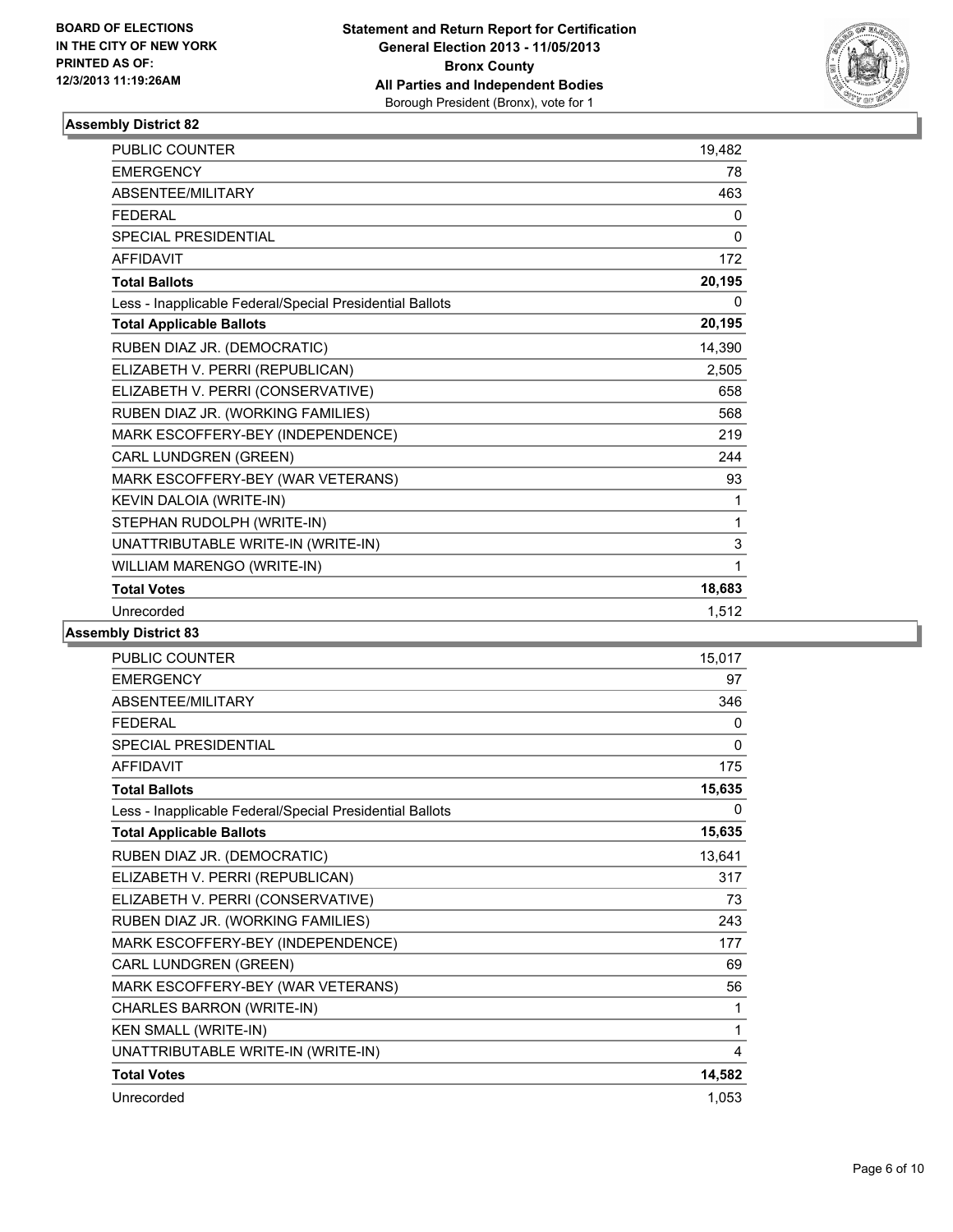

| <b>PUBLIC COUNTER</b>                                    | 10,266       |
|----------------------------------------------------------|--------------|
| <b>EMERGENCY</b>                                         | 37           |
| <b>ABSENTEE/MILITARY</b>                                 | 131          |
| <b>FEDERAL</b>                                           | 0            |
| <b>SPECIAL PRESIDENTIAL</b>                              | $\mathbf{0}$ |
| <b>AFFIDAVIT</b>                                         | 194          |
| <b>Total Ballots</b>                                     | 10,628       |
| Less - Inapplicable Federal/Special Presidential Ballots | 0            |
| <b>Total Applicable Ballots</b>                          | 10,628       |
| RUBEN DIAZ JR. (DEMOCRATIC)                              | 9,198        |
| ELIZABETH V. PERRI (REPUBLICAN)                          | 241          |
| ELIZABETH V. PERRI (CONSERVATIVE)                        | 41           |
| RUBEN DIAZ JR. (WORKING FAMILIES)                        | 193          |
| MARK ESCOFFERY-BEY (INDEPENDENCE)                        | 101          |
| CARL LUNDGREN (GREEN)                                    | 78           |
| MARK ESCOFFERY-BEY (WAR VETERANS)                        | 31           |
| CHAUNCY YOUNG (WRITE-IN)                                 | 1            |
| CULIN HELM (WRITE-IN)                                    | 1            |
| NORMA ALLEN (WRITE-IN)                                   | 1            |
| UNATTRIBUTABLE WRITE-IN (WRITE-IN)                       | 4            |
| <b>Total Votes</b>                                       | 9.890        |
| Unrecorded                                               | 738          |

| <b>PUBLIC COUNTER</b>                                    | 10,671 |
|----------------------------------------------------------|--------|
| <b>EMERGENCY</b>                                         | 67     |
| ABSENTEE/MILITARY                                        | 186    |
| <b>FFDFRAL</b>                                           | 0      |
| <b>SPECIAL PRESIDENTIAL</b>                              | 0      |
| <b>AFFIDAVIT</b>                                         | 178    |
| <b>Total Ballots</b>                                     | 11,102 |
| Less - Inapplicable Federal/Special Presidential Ballots | 0      |
| <b>Total Applicable Ballots</b>                          | 11,102 |
| RUBEN DIAZ JR. (DEMOCRATIC)                              | 9,655  |
| ELIZABETH V. PERRI (REPUBLICAN)                          | 277    |
| ELIZABETH V. PERRI (CONSERVATIVE)                        | 64     |
| RUBEN DIAZ JR. (WORKING FAMILIES)                        | 221    |
| MARK ESCOFFERY-BEY (INDEPENDENCE)                        | 115    |
| <b>CARL LUNDGREN (GREEN)</b>                             | 47     |
| MARK ESCOFFERY-BEY (WAR VETERANS)                        | 41     |
| <b>AURELH GREENE (WRITE-IN)</b>                          | 1      |
| UNATTRIBUTABLE WRITE-IN (WRITE-IN)                       | 3      |
| <b>Total Votes</b>                                       | 10,424 |
| Unrecorded                                               | 678    |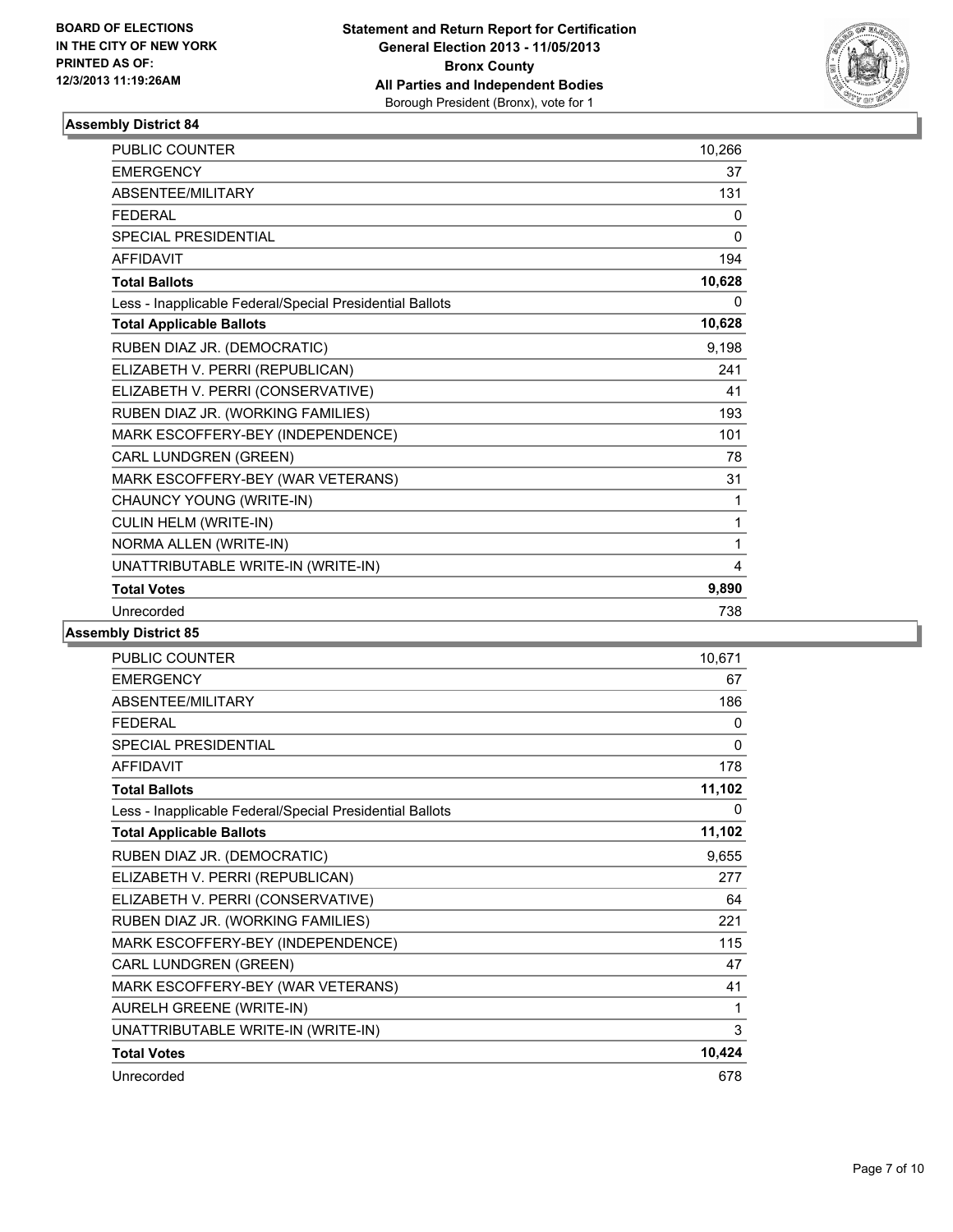

| <b>PUBLIC COUNTER</b>                                    | 8,561 |
|----------------------------------------------------------|-------|
| <b>EMERGENCY</b>                                         | 0     |
| ABSENTEE/MILITARY                                        | 156   |
| <b>FEDERAL</b>                                           | 0     |
| SPECIAL PRESIDENTIAL                                     | 0     |
| <b>AFFIDAVIT</b>                                         | 196   |
| <b>Total Ballots</b>                                     | 8,913 |
| Less - Inapplicable Federal/Special Presidential Ballots | 0     |
| <b>Total Applicable Ballots</b>                          | 8,913 |
| RUBEN DIAZ JR. (DEMOCRATIC)                              | 7,787 |
| ELIZABETH V. PERRI (REPUBLICAN)                          | 172   |
| ELIZABETH V. PERRI (CONSERVATIVE)                        | 51    |
| RUBEN DIAZ JR. (WORKING FAMILIES)                        | 137   |
| MARK ESCOFFERY-BEY (INDEPENDENCE)                        | 74    |
| CARL LUNDGREN (GREEN)                                    | 36    |
| MARK ESCOFFERY-BEY (WAR VETERANS)                        | 25    |
| HILLARY CLINTON (WRITE-IN)                               | 1     |
| <b>Total Votes</b>                                       | 8,283 |
| Unrecorded                                               | 630   |

| PUBLIC COUNTER                                           | 13,072 |
|----------------------------------------------------------|--------|
| <b>EMERGENCY</b>                                         | 5      |
| ABSENTEE/MILITARY                                        | 202    |
| <b>FEDERAL</b>                                           | 0      |
| <b>SPECIAL PRESIDENTIAL</b>                              | 0      |
| <b>AFFIDAVIT</b>                                         | 194    |
| <b>Total Ballots</b>                                     | 13,473 |
| Less - Inapplicable Federal/Special Presidential Ballots | 0      |
| <b>Total Applicable Ballots</b>                          | 13,473 |
| RUBEN DIAZ JR. (DEMOCRATIC)                              | 11,264 |
| ELIZABETH V. PERRI (REPUBLICAN)                          | 505    |
| ELIZABETH V. PERRI (CONSERVATIVE)                        | 96     |
| RUBEN DIAZ JR. (WORKING FAMILIES)                        | 297    |
| MARK ESCOFFERY-BEY (INDEPENDENCE)                        | 174    |
| CARL LUNDGREN (GREEN)                                    | 128    |
| MARK ESCOFFERY-BEY (WAR VETERANS)                        | 65     |
| DANTE CARTER (WRITE-IN)                                  | 1      |
| KEVIN BARZEY SR (WRITE-IN)                               | 1      |
| MARIKO SNINADA (WRITE-IN)                                | 1      |
| UNATTRIBUTABLE WRITE-IN (WRITE-IN)                       | 3      |
| <b>Total Votes</b>                                       | 12,535 |
| Unrecorded                                               | 938    |
|                                                          |        |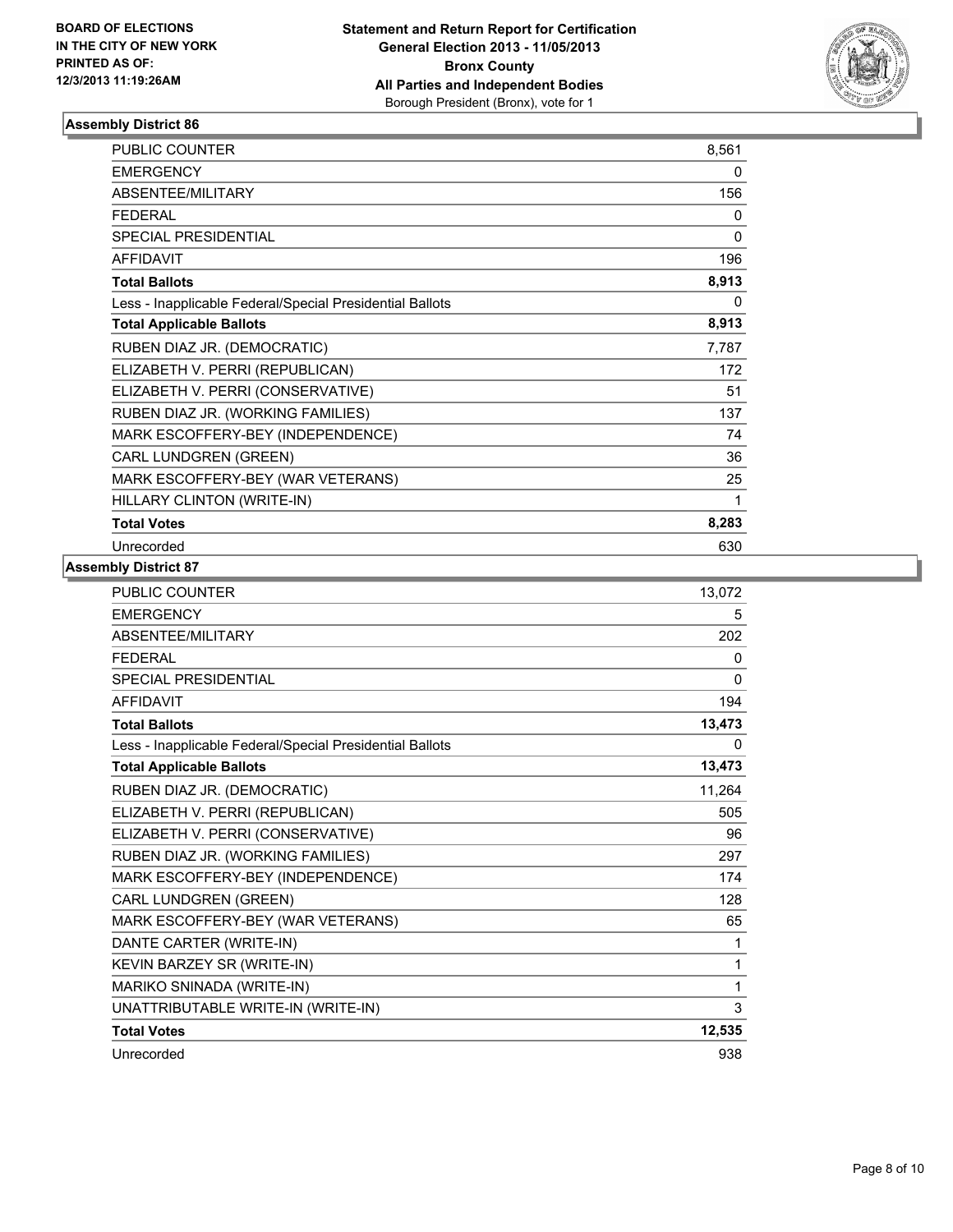

**Total for Borough President (Bronx) - Bronx County**

| PUBLIC COUNTER                                           | 137,408 |
|----------------------------------------------------------|---------|
| <b>EMERGENCY</b>                                         | 450     |
| ABSENTEE/MILITARY                                        | 3,319   |
| <b>FEDERAL</b>                                           | 0       |
| SPECIAL PRESIDENTIAL                                     | 0       |
| <b>AFFIDAVIT</b>                                         | 2,048   |
| <b>Total Ballots</b>                                     | 143,225 |
| Less - Inapplicable Federal/Special Presidential Ballots | 0       |
| <b>Total Applicable Ballots</b>                          | 143,225 |
| RUBEN DIAZ JR. (DEMOCRATIC)                              | 115,745 |
| ELIZABETH V. PERRI (REPUBLICAN)                          | 8,579   |
| ELIZABETH V. PERRI (CONSERVATIVE)                        | 1,944   |
| RUBEN DIAZ JR. (WORKING FAMILIES)                        | 3,304   |
| MARK ESCOFFERY-BEY (INDEPENDENCE)                        | 1,609   |
| CARL LUNDGREN (GREEN)                                    | 1,427   |
| MARK ESCOFFERY-BEY (WAR VETERANS)                        | 566     |
| <b>ASSATA SHAKUR (WRITE-IN)</b>                          | 1       |
| AURELH GREENE (WRITE-IN)                                 | 1       |
| <b>BRIAN PHILIP (WRITE-IN)</b>                           | 1       |
| CHARLES BARRON (WRITE-IN)                                | 1       |
| CHAUNCY YOUNG (WRITE-IN)                                 | 1       |
| CULIN HELM (WRITE-IN)                                    | 1       |
| D.L. WALTERS JR. (WRITE-IN)                              | 1       |
| DANTE CARTER (WRITE-IN)                                  | 1       |
| DAVID GAJAVIS (WRITE-IN)                                 | 1       |
| DEALAL AHMED (WRITE-IN)                                  | 1       |
| DIANE LIGHTBOURNE (WRITE-IN)                             | 1       |
| FERNANDO ACOSTA (WRITE-IN)                               | 1       |
| <b>GOLIVER KOPPELL (WRITE-IN)</b>                        | 1       |
| HILLARY CLINTON (WRITE-IN)                               | 1       |
| JONATHAN SALLANO (WRITE-IN)                              | 1       |
| JUDITH BAUMEL (WRITE-IN)                                 | 1       |
| JUDY FERONY (WRITE-IN)                                   | 1       |
| JULIE ALGARIN (WRITE-IN)                                 | 1       |
| JU-TUS BRYANT (WRITE-IN)                                 | 1       |
| <b>KEN SMALL (WRITE-IN)</b>                              | 1       |
| KEVIN BARZEY SR (WRITE-IN)                               | 1       |
| KEVIN CLARK (WRITE-IN)                                   | 1       |
| KEVIN DALOIA (WRITE-IN)                                  | 1       |
| MALCOLM X (WRITE-IN)                                     | 1       |
| MARIA GUZMAN (WRITE-IN)                                  | 1       |
| MARIA SANTANA (WRITE-IN)                                 | 1       |
| MARIKO SNINADA (WRITE-IN)                                | 1       |
| NORMA ALLEN (WRITE-IN)                                   | 1       |
| RODGER CALERO (WRITE-IN)                                 | 1       |
| ROGER CALERO (WRITE-IN)                                  | 3       |